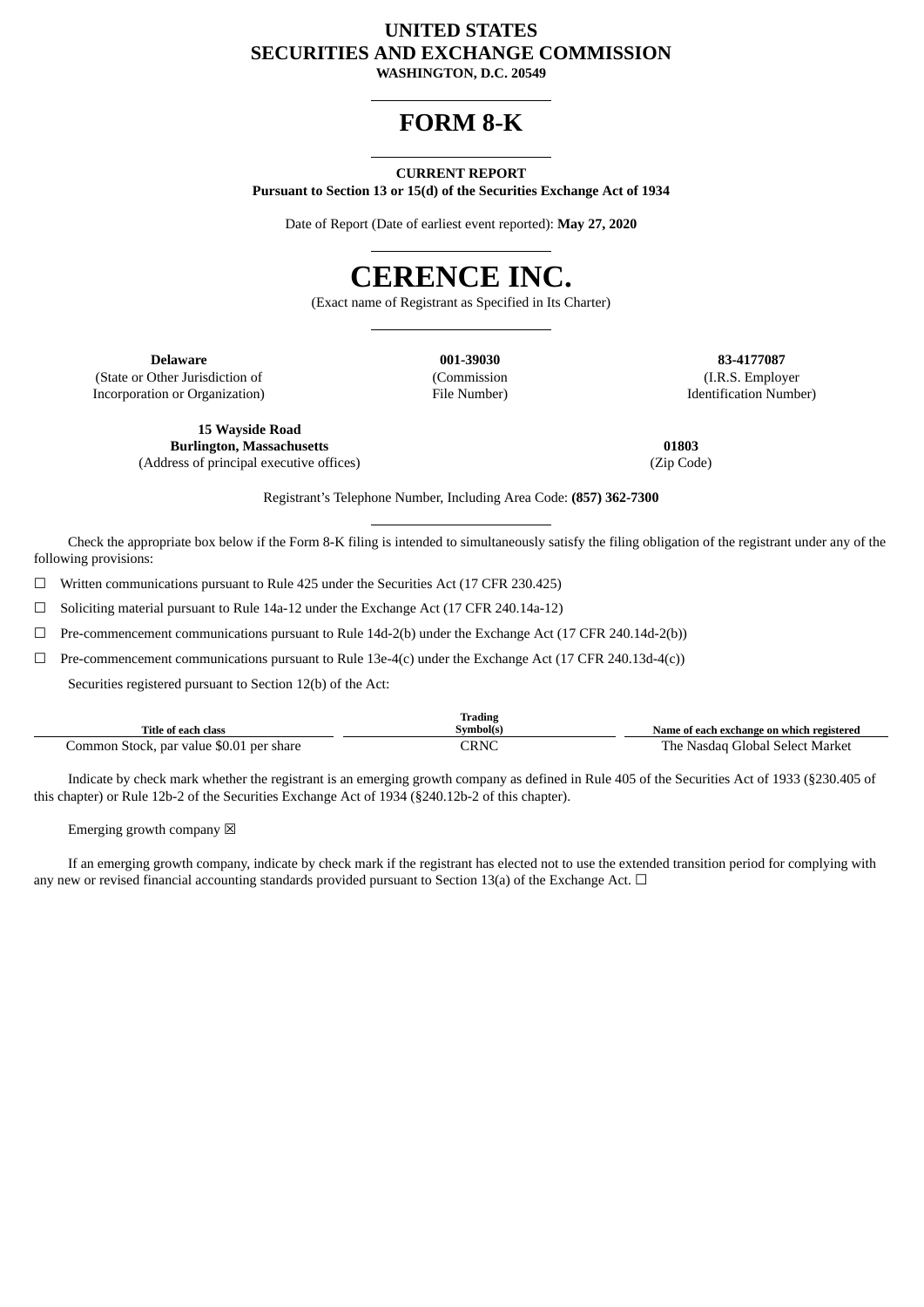# **Item 8.01 Other Events.**

On May 27, 2020, Cerence Inc. (the "Company") issued a press release announcing the Company's proposed private offering of \$150 million aggregate principal amount of convertible senior notes due 2025 pursuant to Rule 144A under the Securities Act of 1933, as amended. A copy of the press release is filed as Exhibit 99.1 hereto and is incorporated herein by reference.

Following the completion of the offering, the Company anticipates entering into a senior secured revolving credit facility in an amount up to \$50 million and senior secured term loan credit facility in an amount up to \$125 million with Wells Fargo Bank, N.A., in its capacity as the administrative agent and lender (the "Replacement Facility"). Wells Fargo Bank, N.A. has committed to provide \$75 million under the Replacement Facility pursuant to an engagement letter, subject to customary conditions. The Company intends to use the proceeds of the Replacement Facility, among other things (i) to refinance indebtedness under its existing senior secured term loan credit facility, (ii) to pay related premiums, fees and expenses and (iii) for general corporate purposes and working capital. The Replacement Facility is expected to include customary terms and conditions. However, there can be no assurance that the Company will enter into such Replacement Facility on the terms described herein, or at all.

### **Item 9.01—Financial Statements and Exhibits**

# *(d) Exhibits*

**Exhibit Description** 99.1 Press release, dated May 27, 2020, issued by [Cerence](#page-3-0) Inc.

# **Cautionary Note Regarding Forward Looking Statements**

This Current Report on Form 8-K contains forward-looking statements within the meaning of the federal securities laws. These statements include, but are not limited to, statements concerning the proposed offering and the Replacement Facility, as well as the use of proceeds from the Replacement Facility. Forward looking statements include all statements that are not historical facts. In some cases, forward-looking statements can be identified by terms such as "potential," "will," or similar expressions and the negatives of those words. Forward-looking statements involve substantial risks and uncertainties that may cause actual results to differ materially from those that the Company expects. These risks and uncertainties include market risks, trends and conditions. These and other risks are more fully described in the Company's filings with the Securities and Exchange Commission, including in the section titled "Risk Factors" in the Company's Quarterly Report on Form 10-Q for the quarter ended March 31, 2020 and Annual Report for the fiscal year ended September 30, 2019. In light of these risks, you should not place undue reliance on such forward-looking statements. Forward-looking statements represent the Company's beliefs and assumptions only as of the date of this Current Report on Form 8-K. The Company disclaims any obligation to update forward-looking statements.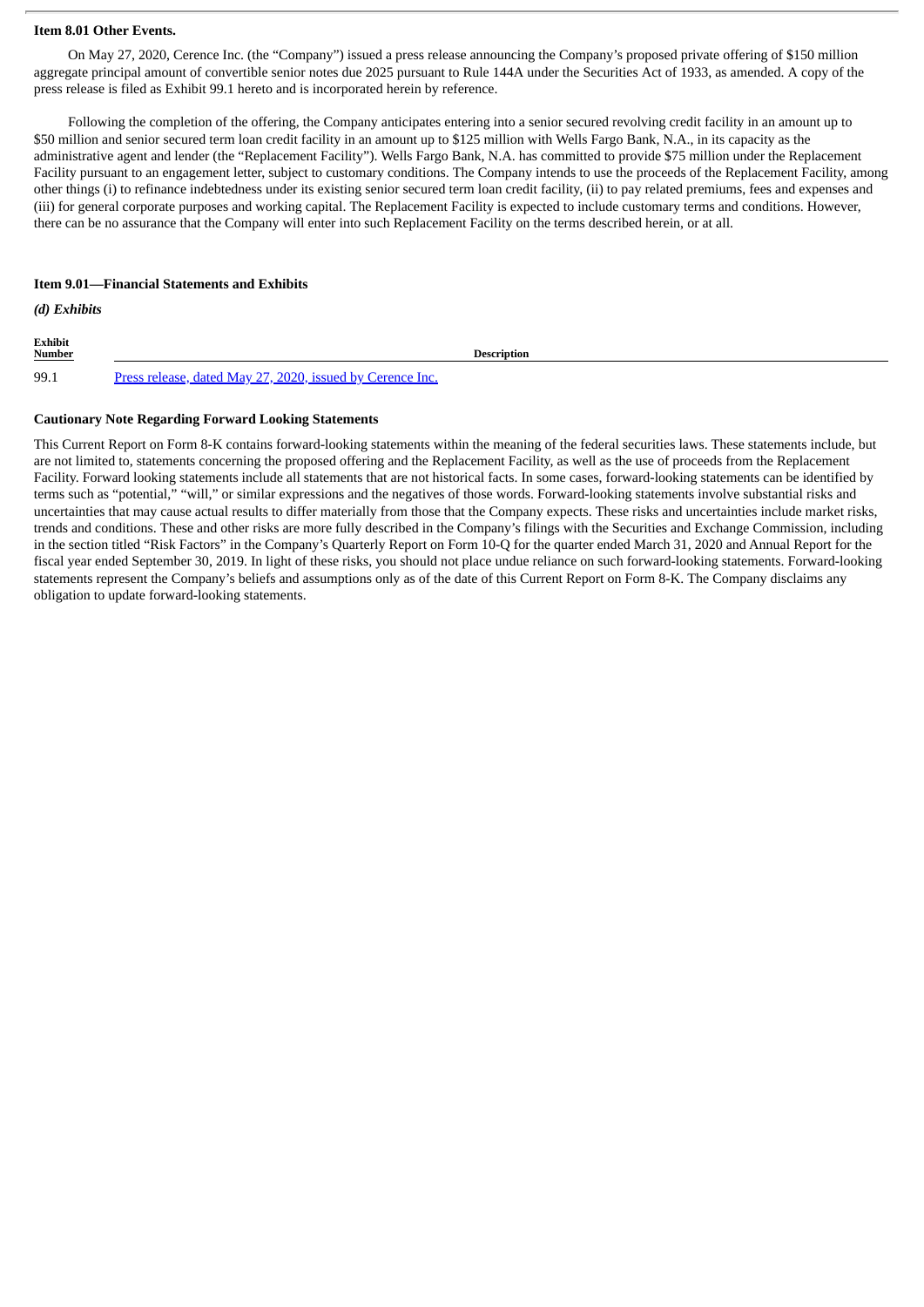Pursuant to the requirements of the Securities Exchange Act of 1934, the registrant has duly caused this report to be signed on its behalf by the undersigned hereunto duly authorized.

**CERENCE INC.**

Date: May 27, 2020 By: /s/ Mark Gallenberger

Name: Mark Gallenberger<br>Title: Chief Financial Off

Chief Financial Officer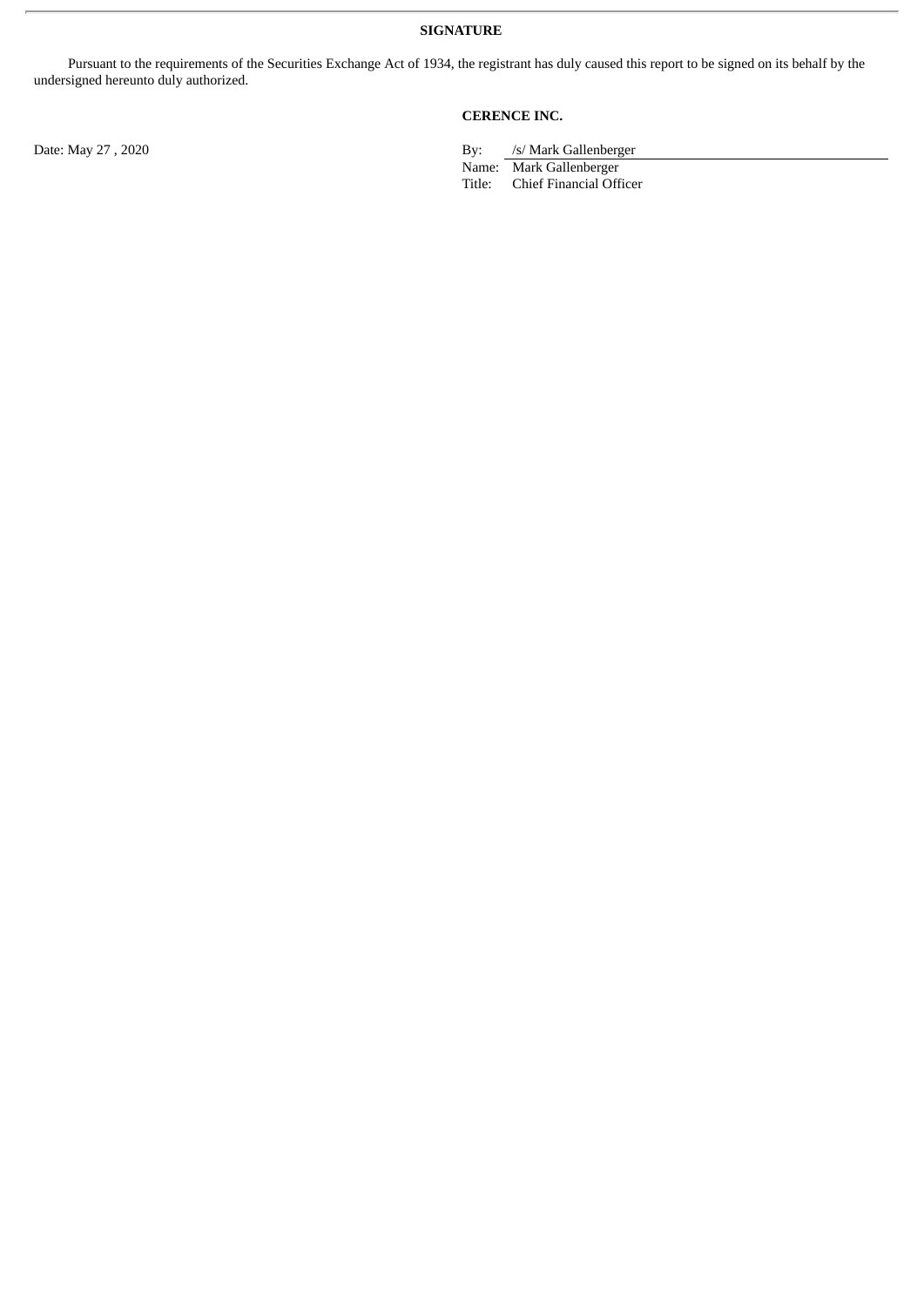# **Cerence Inc. Announces Proposed Offering of \$150 Million Convertible Senior Notes**

<span id="page-3-0"></span>BURLINGTON, Mass., May 27, 2020—Cerence Inc. (NASDAQ: CRNC), AI for a world in motion, announced today that it intends to offer, subject to market conditions and other factors, \$150.0 million aggregate principal amount of convertible senior notes due 2025 (the "notes") in a private offering (the "offering") only to persons reasonably believed to be qualified institutional buyers pursuant to Rule 144A under the Securities Act of 1933, as amended (the "Securities Act"). In connection with the offering, Cerence expects to grant the initial purchasers an option to purchase up to an additional \$25.0 million aggregate principal amount of notes.

The final terms of the notes, including the initial conversion rate, interest rate and certain other terms, will be determined at the time of pricing. The notes will bear interest semi-annually in arrears and will mature on June 1, 2025, unless earlier converted, repurchased or redeemed. Prior to March 1, 2025, the notes will be convertible only upon satisfaction of certain conditions and during certain periods. On or after March 1, 2025, the notes will be convertible at any time until the close of business on the second scheduled trading day immediately preceding the maturity date.

Cerence may not redeem the notes prior to June 5, 2023. On or after June 5, 2023 and on or before the 31st scheduled trading day immediately before the maturity date, Cerence may redeem for cash all or any portion of the notes if the last reported sale price of Cerence's common stock has been at least 130% of the conversion price then in effect for at least 20 trading days (whether or not consecutive), including the trading day immediately preceding the date on which Cerence provides notice of redemption, during any 30 consecutive trading day period ending on, and including, the trading day immediately preceding the date on which Cerence provides notice of redemption. The redemption price will equal 100% of the principal amount of the notes being redeemed, plus accrued and unpaid interest to, but excluding, the redemption date. No sinking fund is provided for the notes.

The notes will be convertible at the option of holders, subject to certain conditions and during certain periods, into cash, shares of Cerence's common stock or a combination of cash and shares of Cerence's common stock, with the form of consideration determined at Cerence's election. Holders of the notes will have the right to require Cerence to repurchase all or a portion of their notes at 100% of their principal amount, plus any accrued and unpaid interest, upon the occurrence of certain events.

When issued, the notes will be Cerence's senior unsecured obligations and will rank senior in right of payment to any of Cerence's indebtedness that is expressly subordinated in right of payment to the notes; equal in right of payment to any of Cerence's liabilities that are not so subordinated; effectively junior in right of payment to any of Cerence's secured indebtedness to the extent of the value of the assets securing such indebtedness; and structurally junior to all indebtedness and other liabilities (including trade payables) of Cerence's subsidiaries.

Cerence intends to use the net proceeds from this offering to repay a portion of its borrowings under its senior secured term loan credit facility.

The notes will be offered and sold only to persons reasonably believed to be qualified institutional buyers pursuant to Rule 144A under the Securities Act. The notes and the common stock, if any, issuable upon conversion of the notes are not being registered under the Securities Act, or the securities laws of any other jurisdiction. The notes and the common stock issuable upon conversion of the notes, if any, may not be offered or sold in the United States except in transactions exempt from, or not subject to, the registration requirements of the Securities Act and any applicable state securities laws.

This press release does not constitute an offer to sell or a solicitation of an offer to buy the securities described herein, nor shall there be any sale of these securities in any state or jurisdiction in which such offer, solicitation or sale would be unlawful prior to registration or qualification under the securities laws of such jurisdiction.

#### **About Cerence Inc.**

Cerence is the global industry leader in creating unique, moving experiences for the automotive world. As an innovation partner to the world's leading automakers, it is helping transform how a car feels, responds and learns. Its track record is built on more than 20 years of knowledge and more than 325 million cars on the road today. Whether it's connected cars, autonomous driving or e-vehicles, Cerence is mapping the road ahead.

#### **Forward-Looking Statements**

This press release contains "forward-looking statements" within the meaning of the "safe harbor" provisions of the Private Securities Litigation Reform Act of 1995, including but not limited to, statements relating to: whether